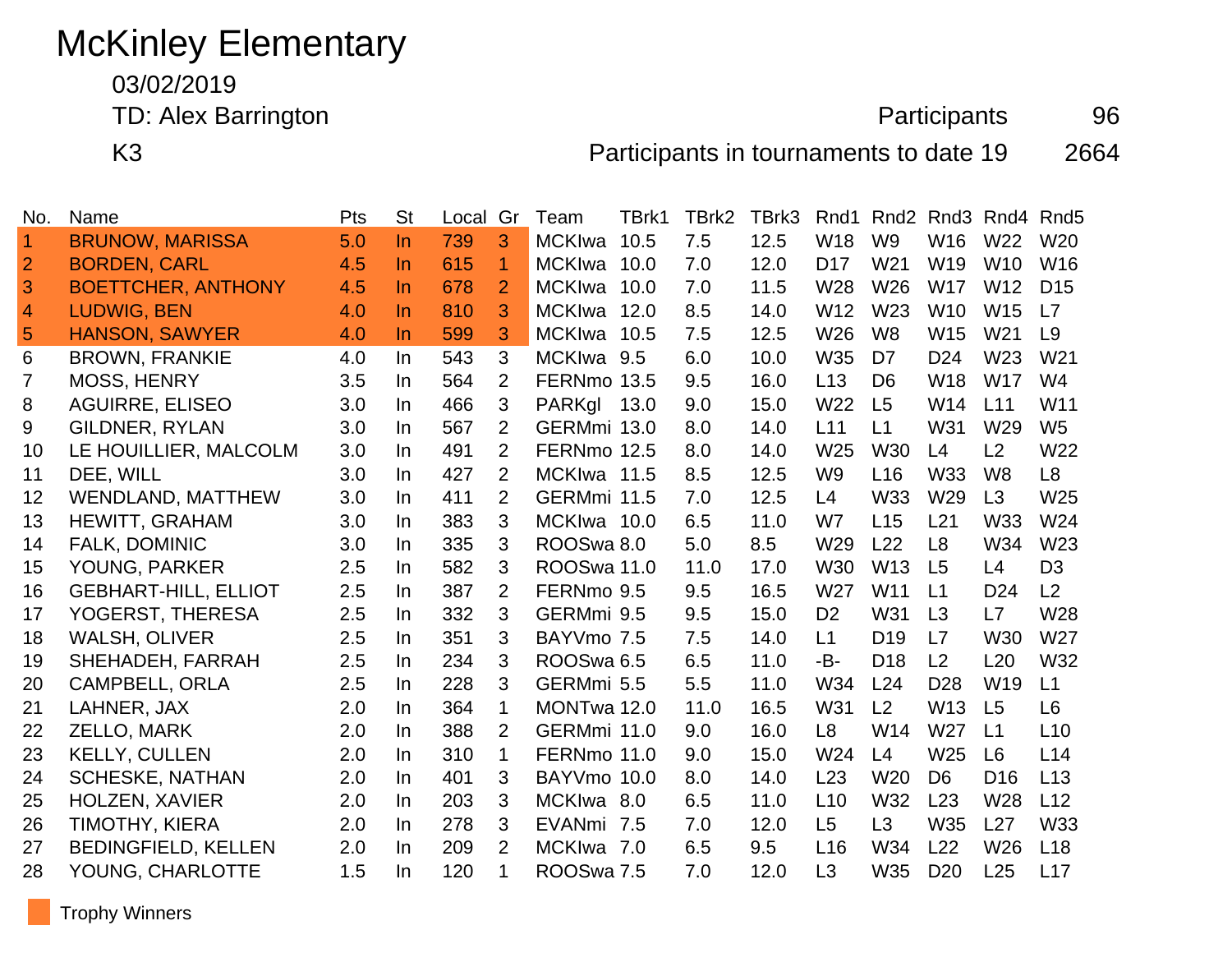| 29 | RIORDAN, SAM              | 1.5  | -In | 100 2 |                | MCKIwa 7.0 |     | 7.0 | 10.0 | L14             | -B- L12         |                 | <b>19</b>        | D31             |
|----|---------------------------|------|-----|-------|----------------|------------|-----|-----|------|-----------------|-----------------|-----------------|------------------|-----------------|
| 30 | TIMOTHY, EVALET           | 1.5  | In. | 239   | $\overline{2}$ | EVANmi 7.0 |     | 6.5 | 10.0 | L15             | L <sub>10</sub> | D <sub>32</sub> | L18              | W34             |
| 31 | <b>MACIEJEWSKI, MYLES</b> | 1.5  | In. | 100 2 |                | FERNmo 5.5 |     | 5.5 | 8.5  | L <sub>21</sub> | l 17            | L9.             | -B-l             | D <sub>29</sub> |
|    | 32 KOSTRZEWA, TALIA       | 1.5  | In. | 100   | $\blacksquare$ | HOME       | 5.0 | 4.5 | 7.0  | L33             | L25             | D <sub>30</sub> | W35 L19          |                 |
| 33 | VIJAY, VIDYUTHRA          | 1 በ  | In. | 100   | <b>K</b>       | MONTmi 9.5 |     | 8.0 | 12.5 | W32             | L12             | L <sub>11</sub> | L <sub>13</sub>  | L26             |
| 34 | <b>CURLIN, HONOR</b>      | 1.0. | In. | 100 k |                | MONTcr 6.0 |     | 6.0 | 9.0  | L20             | l 27            | -B-l            | $\overline{114}$ | L30             |
|    | 35 GREER III, TERRANCE    | 1 N  |     | 100   |                | SILOmi     | 5.0 | 5.0 | 9.0  | I 6             | l 28            | l 26.           |                  | -B-             |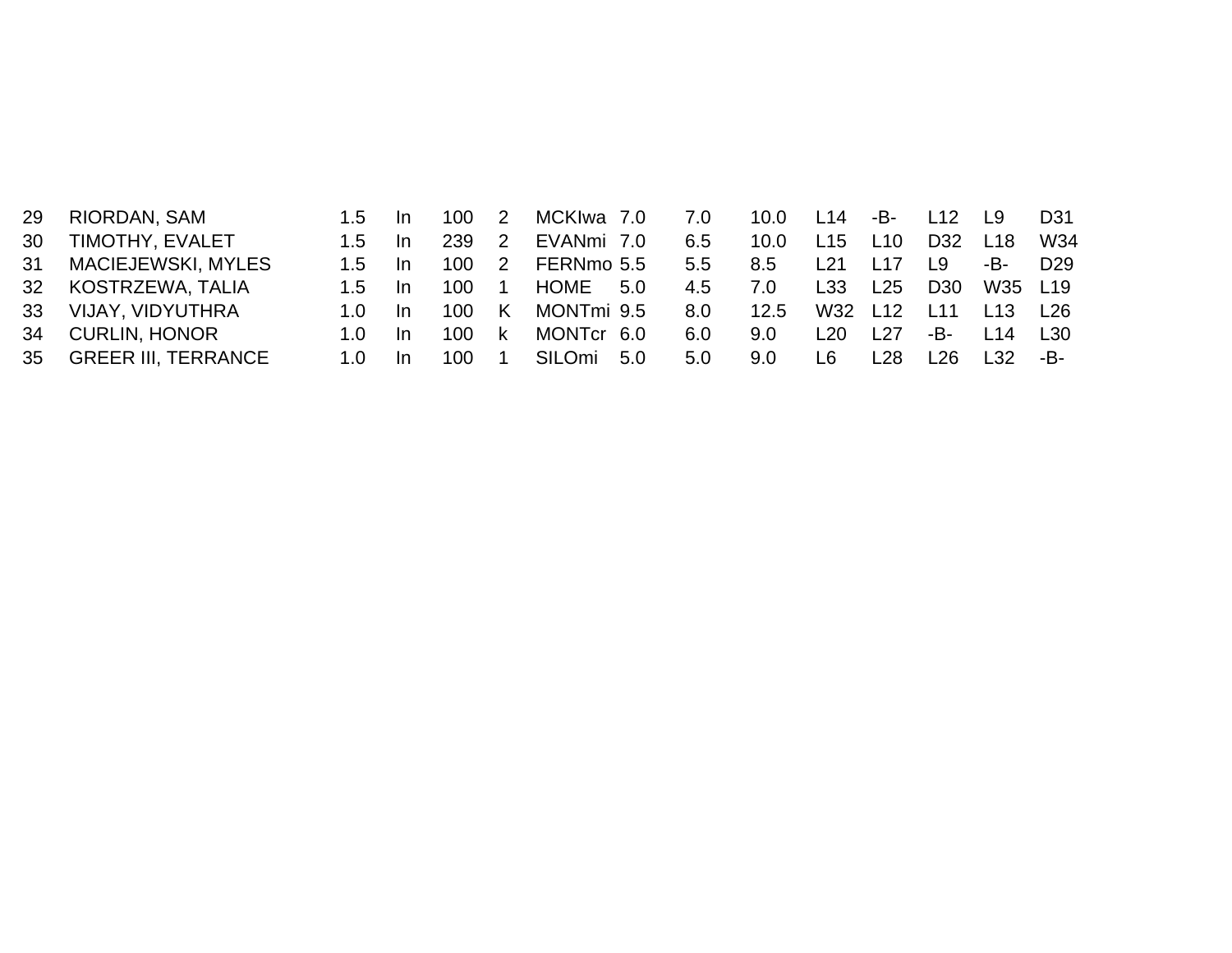#### K6 Individual Standings

| No.            | Name                       | Pts | <b>St</b> | Local | Gr              | Team          | TBrk1 | TBrk2 | TBrk3 | Rnd1            | Rnd <sub>2</sub> | Rnd3            | Rnd4            | Rnd <sub>5</sub> |
|----------------|----------------------------|-----|-----------|-------|-----------------|---------------|-------|-------|-------|-----------------|------------------|-----------------|-----------------|------------------|
| $\overline{1}$ | <b>KOSTRZEWA, SEKA</b>     | 5.0 | $\ln$     | 1207  | 5               | <b>HOME</b>   | 15.0  | 11.0  | 18.0  | W14             | W16              | W <sub>2</sub>  | W <sub>6</sub>  | W4               |
| $\overline{2}$ | <b>RIVERA, IVAN</b>        | 4.0 | In.       | 1041  | 6               | <b>EVANmi</b> | 15.0  | 10.0  | 17.0  | W17             | W <sub>3</sub>   | L1              | W31             | W11              |
| 3              | HERVEY-PETERS, TRA-LYN     | 4.0 | <b>In</b> | 1143  | $6\phantom{1}6$ | SILOmi        | 14.0  | 10.0  | 16.0  | W <sub>5</sub>  | L2               | W30             | W <sub>13</sub> | W <sub>9</sub>   |
| $\overline{4}$ | <b>BRUNOW, ZACH</b>        | 4.0 | In.       | 1009  | 5               | <b>MCKIwa</b> | 14.0  | 9.0   | 17.0  | W22             | W <sub>19</sub>  | W12             | W <sub>9</sub>  | L1               |
| $\overline{5}$ | <b>LUCAS, DERIUS</b>       | 4.0 | $\ln$     | 933   | 5               | <b>MCKIwa</b> | 13.0  | 9.0   | 15.0  | L <sub>3</sub>  | W15              | W23             | W28             | W12              |
| 6              | <b>TRIBLET, DARRELL</b>    | 4.0 | In.       | 961   | 4               | SILOmi        | 13.0  | 8.0   | 15.0  | W <sub>10</sub> | W28              | W <sub>27</sub> | L1              | W <sub>13</sub>  |
| 7              | SMITH, TAYSHAWN            | 4.0 | In.       | 929   | 6               | SILOmi        | 12.0  | 9.0   | 14.0  | W21             | L27              | W15             | <b>W18</b>      | W10              |
| 8              | <b>WESLEY, HAYDEN</b>      | 4.0 | In.       | 964   | 5               | GOLDmi 11.5   |       | 8.5   | 13.5  | W20             | L9               | W29             | W <sub>24</sub> | W14              |
| 9              | TIMOTHY, ETHAN             | 3.0 | In        | 876   | 6               | <b>EVANmi</b> | 15.0  | 11.0  | 17.0  | <b>W30</b>      | W <sub>8</sub>   | W11             | L4              | L3               |
| 10             | DEE, CONNOR                | 3.0 | In.       | 807   | 5               | MCKIwa 13.5   |       | 9.5   | 15.0  | L <sub>6</sub>  | W <sub>25</sub>  | <b>W38</b>      | <b>W17</b>      | L7               |
| 11             | <b>SCHESKE, BEN</b>        | 3.0 | In.       | 936   | 6               | GOLDmi 13.0   |       | 9.0   | 15.0  | W16             | W33              | L9              | W19             | L2               |
| 12             | <b>WASHINGTON, JAYDEN</b>  | 3.0 | In.       | 742   | $\overline{4}$  | SILOmi        | 13.0  | 9.0   | 15.0  | W34             | W <sub>29</sub>  | L4              | W <sub>20</sub> | L5               |
| 13             | ROMMELFANGER, HENRY        | 3.0 | In.       | 632   | 5               | MCKIwa 13.0   |       | 9.0   | 14.5  | W24             | <b>W45</b>       | W26             | L3              | L <sub>6</sub>   |
| 14             | <b>BEDWELL, QUINN</b>      | 3.0 | In.       | 864   | 5               | GERMmi 13.0   |       | 8.0   | 15.0  | L1              | W35              | <b>W37</b>      | W27             | L8               |
| 15             | <b>ROBINSON, XAVIER</b>    | 3.0 | In        | 645   | 5               | GOLDmi 12.0   |       | 8.0   | 12.5  | W31             | L5               | L7              | W42             | W28              |
| 16             | NICKEL, CHASE              | 3.0 | In.       | 857   | 6               | GERMmi 12.0   |       | 7.0   | 13.0  | L11             | L1               | W41             | W34             | W31              |
| 17             | <b>JOSEPH, SHERIDAN</b>    | 3.0 | In.       | 908   | 6               | GERMmi 11.5   |       | 7.5   | 13.0  | L2              | <b>W38</b>       | W32             | L10             | W25              |
| 18             | YOGERST, SAWYER            | 3.0 | In.       | 748   | 6               | GERMmi 11.0   |       | 7.0   | 13.0  | L29             | W <sub>21</sub>  | W35             | L7              | W <sub>27</sub>  |
| 19             | <b>HENDRICKS, NOAH</b>     | 3.0 | In        | 771   | 5               | EVANmi 11.0   |       | 7.0   | 13.0  | W32             | L4               | W34             | L11             | <b>W37</b>       |
| 20             | <b>DESPLAINES, CHARLIE</b> | 3.0 | In.       | 798   | 4               | MCKIwa 11.0   |       | 7.0   | 12.0  | L <sub>8</sub>  | W43              | W33             | L12             | W30              |
| 21             | <b>SANDERS, JACK</b>       | 3.0 | In        | 773   | 5               | MCKIwa 11.0   |       | 7.0   | 11.5  | L7              | L <sub>18</sub>  | W44             | <b>W33</b>      | W29              |
| 22             | KIM, BENYAMIN              | 3.0 | In.       | 760   | 6               | GERMmi 10.5   |       | 6.5   | 10.5  | L4              | L24              | <b>W47</b>      | W35             | W32              |
| 23             | <b>OLSON, INGRID</b>       | 3.0 | In.       | 493   | 4               | GOLDmi 9.0    |       | 5.0   | 10.0  | L27             | W41              | L <sub>5</sub>  | W45             | W40              |
| 24             | HERVEY-PETERS, TRAMELL     | 2.5 | In.       | 726   | 6               | <b>SILOmi</b> | 8.5   | 8.5   | 13.0  | L13             | W22              | W46             | L <sub>8</sub>  | D <sub>26</sub>  |
| 25             | MAYS, JAZMINE              | 2.5 | In.       | 370   | 5               | MONTcr 7.5    |       | 7.5   | 11.0  | W42             | L10              | W36             | D <sub>26</sub> | L17              |
| 26             | KISH, GEORGE               | 2.5 | In.       | 337   | 4               | GERMmi 7.0    |       | 7.0   | 11.5  | D40             | W39              | L13             | D <sub>25</sub> | D <sub>24</sub>  |
| 27             | <b>JAHR, MILES</b>         | 2.0 | In        | 626   | 4               | MCKIwa 13.0   |       | 10.0  | 17.0  | W23             | W7               | L <sub>6</sub>  | L14             | L <sub>18</sub>  |
| 28             | YOUNG, KEAGAN              | 2.0 | In.       | 690   | 4               | ROOSwa 10.5   |       | 9.0   | 14.5  | <b>W37</b>      | L <sub>6</sub>   | <b>W45</b>      | L5              | L15              |
| 29             | ANDERSON, ANTJUAN          | 2.0 | In        | 552   | 5               | EVANmi 10.0   |       | 9.0   | 14.0  | <b>W18</b>      | L12              | L <sub>8</sub>  | W43             | L21              |
| 30             | <b>HUBRICH, HENRY</b>      | 2.0 | In.       | 529   | 6               | GERMmi 9.5    |       | 8.0   | 13.5  | L <sub>9</sub>  | W40              | L3              | W39             | L20              |
| 31             | <b>MARIK, LUKAS</b>        | 2.0 | In        | 649   | 4               | MCKIwa 9.0    |       | 8.0   | 13.0  | L15             | W36              | W43             | L2              | L16              |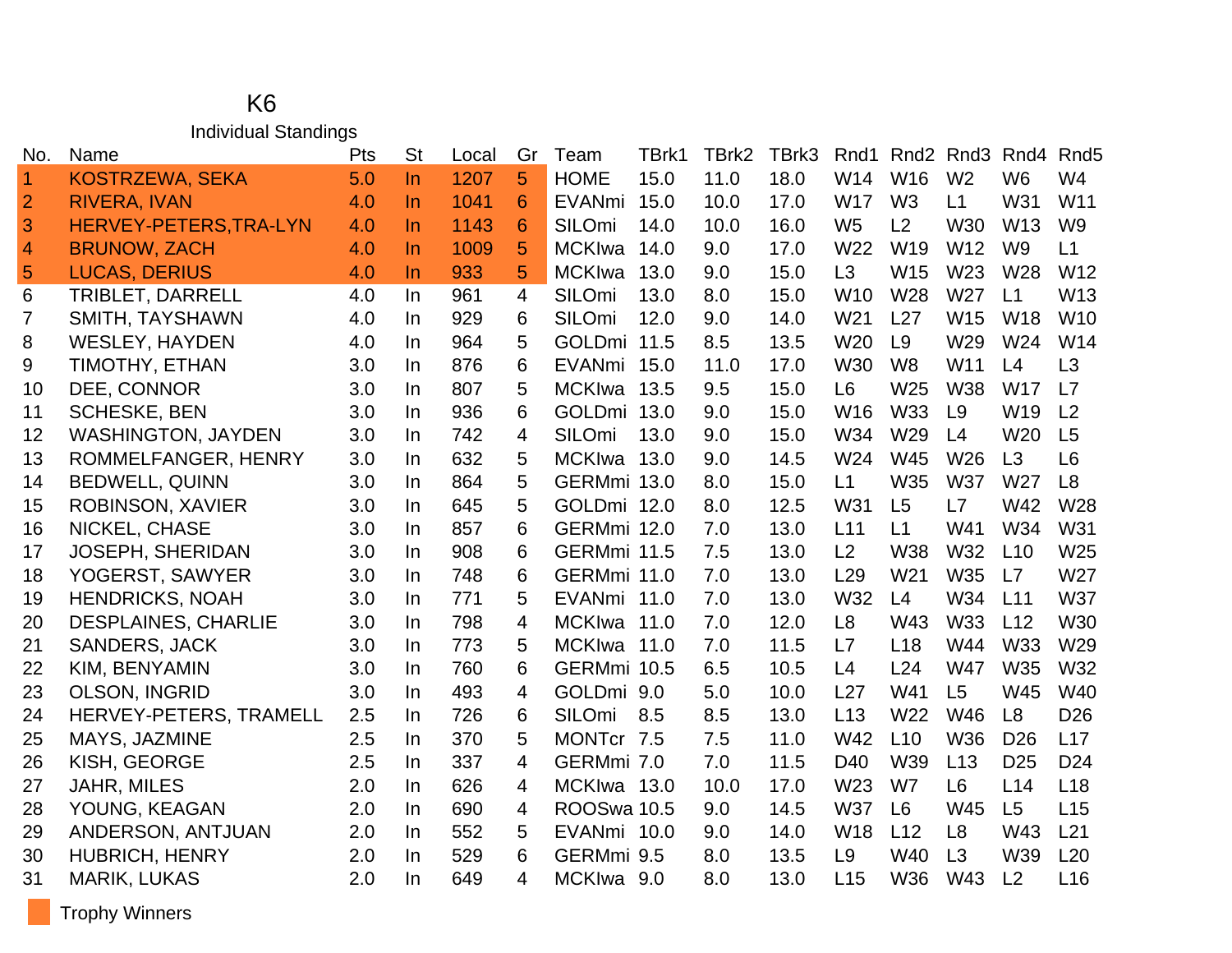| 32 | MALLOY, BRADY                 | 2.0 | In. | 540 | 4  | MCKIwa 8.0           | 7.5 | 11.0 | L <sub>19</sub> | W44             | L17             | <b>W38</b>      | L22             |
|----|-------------------------------|-----|-----|-----|----|----------------------|-----|------|-----------------|-----------------|-----------------|-----------------|-----------------|
| 33 | ZELLO, DANIEL                 | 2.0 | In. | 388 | 5  | GERMmi 7.5           | 7.0 | 10.5 | W41             | L <sub>11</sub> | L20             | L21             | W46             |
| 34 | <b>JAWORSKI, MATHEW</b>       | 2.0 | In. | 408 | 4  | <b>MCKIwa</b><br>7.0 | 7.0 | 10.0 | L12             | W47             | L19             | L16             | W43             |
| 35 | <b>NELSON, AKILI</b>          | 2.0 | In. | 364 | 5. | MONTcr 7.0           | 6.5 | 10.0 | W44             | L14             | L18             | L22             | W42             |
| 36 | <b>SCHARFENBERGER, OWEN</b>   | 2.0 | In. | 280 | 4  | GERMmi 6.5           | 5.5 | 9.0  | D <sub>39</sub> | L31             | L25             | D <sub>40</sub> | W41             |
| 37 | BOETTCHER, JAMESON            | 2.0 | In. | 461 | 5  | <b>MCKIwa</b><br>6.0 | 5.5 | 9.0  | L <sub>28</sub> | W42             | L14             | W46             | L19             |
| 38 | <b>BUCHANAN, CAMARIA</b>      | 2.0 | In. | 343 | 6  | SILOmi<br>5.5        | 5.5 | 8.5  | -В-             | L17             | L10             | L32             | W44             |
| 39 | <b>BULICEK, ALEX</b>          | 2.0 | In. | 175 | 4  | EVANmi 5.5           | 5.5 | 8.0  | D <sub>36</sub> | L26             | D <sub>40</sub> | L30             | W47             |
| 40 | <b>MYERS, JACKSON</b>         | 1.5 | In. | 177 | 5  | <b>MCKIwa</b><br>8.5 | 6.5 | 11.5 | D <sub>26</sub> | L <sub>30</sub> | D <sub>39</sub> | D <sub>36</sub> | L23             |
| 41 | <b>GREER, KELLY</b>           | 1.0 | In. | 100 | 4  | SILOmi<br>7.0        | 7.0 | 10.0 | L <sub>33</sub> | L23             | L16             | W47             | L36             |
| 42 | <b>WILLIAMS, AIDAN</b>        | 1.0 | In. | 100 | 5  | GERMmi 6.5           | 6.5 | 9.5  | L25             | L37             | -B-             | L15             | L <sub>35</sub> |
| 43 | CHAPPELEAR, DYLAN             | 1.0 | In. | 224 | 4  | GERMmi 6.5           | 6.0 | 9.5  | W46             | L20             | L31             | L <sub>29</sub> | L34             |
| 44 | <b>BOGENSCHNEIDER, DEXTER</b> | 1.0 | In. | 100 | 4  | GERMmi 5.5           | 5.5 | 8.5  | L <sub>35</sub> | L32             | L <sub>21</sub> | -B-             | L38             |
| 45 | DAWSON, XAVIER                | 1.0 | In. | 298 | 4  | GERMmi 5.0           | 5.0 | 8.0  | W47             | L13             | L28             | L23             | -U-             |
| 46 | MCALLISTER, AMIAH             | 1.0 | In. | 100 | 6  | MONTCr 5.0           | 5.0 | 7.5  | L43             | -В-             | L24             | L37             | L33             |
| 47 | <b>HARRISON, REHANNA</b>      | 0.0 | In. | 100 | 5  | <b>MONTcr</b><br>6.5 | 5.5 | 9.5  | L45             | L34             | L22             | L41             | L <sub>39</sub> |
|    |                               |     |     |     |    |                      |     |      |                 |                 |                 |                 |                 |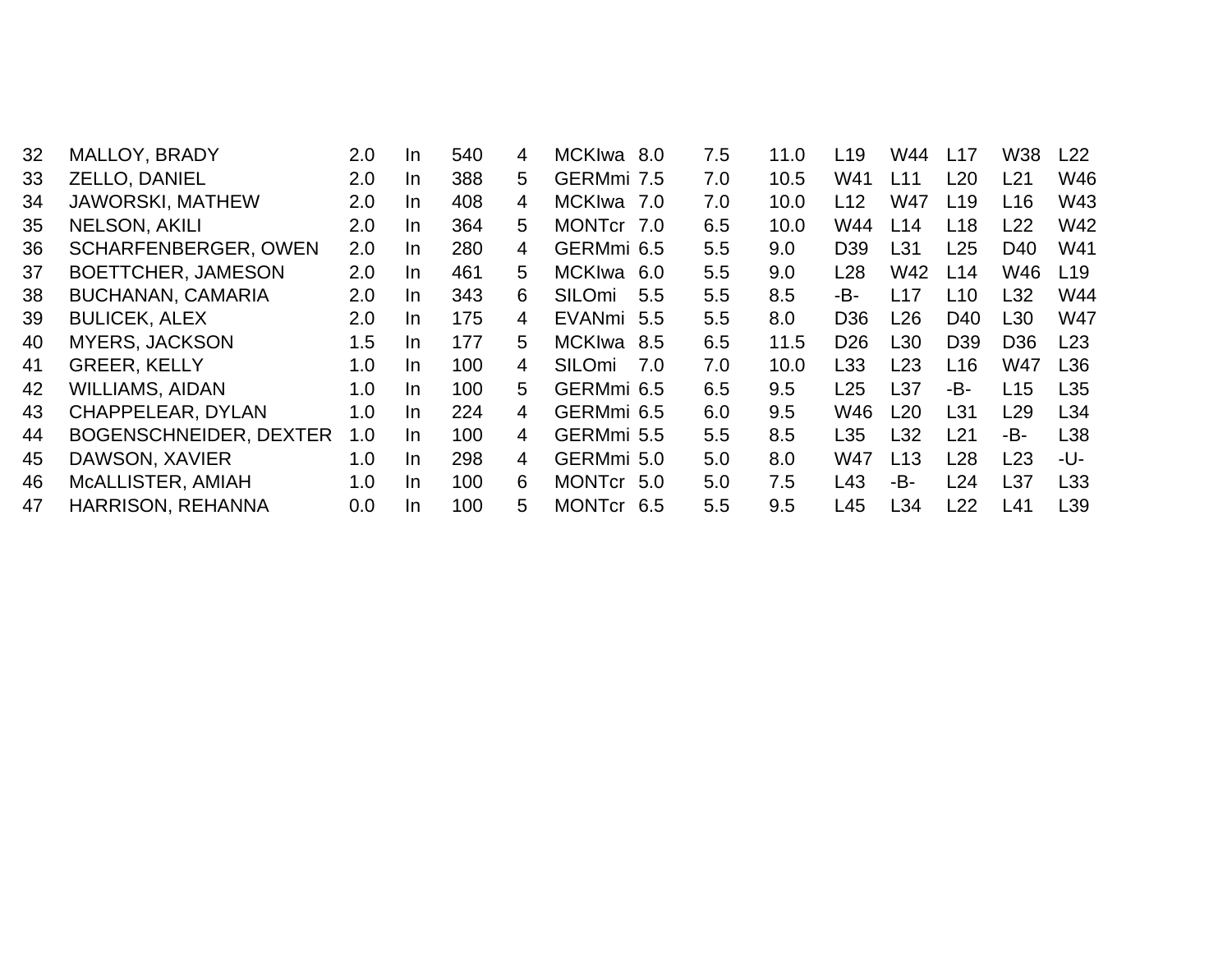#### K12 Individual Standings

| No.             | Name                       | <b>Pts</b> | St        | Local | Gr           | Team          | TBrk1 | TBrk2 | TBrk3 | Rnd1            | Rnd2            |                 | Rnd3 Rnd4       | Rnd5            |
|-----------------|----------------------------|------------|-----------|-------|--------------|---------------|-------|-------|-------|-----------------|-----------------|-----------------|-----------------|-----------------|
| $\vert$ 1       | PATTANKAR, ISHAAN          | 5.0        | $\ln$     | 1356  | 5            | MCKIwa        | 12.5  | 9.0   | 12.5  | W <sub>13</sub> | W7              | W5              | W4              | W <sub>2</sub>  |
| $\overline{2}$  | <b>TEMPLIN, AETHELRED</b>  | 3.5        | <u>In</u> | 1378  | 7.           | GERMmi 13.5   |       | 8.5   | 15.5  | W <sub>10</sub> | W <sub>11</sub> | W4              | D <sub>3</sub>  | L1              |
| $\overline{3}$  | <b>HEGELMEYER, WILLIAM</b> | 3.5        | <u>In</u> | 1278  | 7            | <b>SHORhi</b> | 12.5  | 9.0   | 13.5  | W <sub>12</sub> | W <sub>5</sub>  | W9              | D <sub>2</sub>  | L4              |
| $\overline{4}$  | <b>HURLEBAUS, JOAQUIN</b>  | 3.0        | <u>In</u> | 1364  | 8            | GOLDmi 15.0   |       | 10.0  | 18.0  | W8              | W <sub>6</sub>  | L <sub>2</sub>  | L1              | W <sub>3</sub>  |
| $5\overline{)}$ | <b>PAGEL, CARSON</b>       | 3.0        | <u>In</u> | 1116  | 8            | GOLDmi 14.5   |       | 9.5   | 14.5  | W14             | L <sub>3</sub>  | L1              | W9              | W <sub>6</sub>  |
| 6               | <b>RIORDAN, HENRY</b>      | 3.0        | In.       | 965   | 5            | MCKIwa 11.0   |       | 8.0   | 12.0  | W7              | L4              | W10             | W <sub>12</sub> | L <sub>5</sub>  |
|                 | D'OLHAVERRIAGUE, LUIS      | 3.0        | In.       | 752   | 8            | GOLDmi 11.0   |       | 6.0   | 11.0  | L6              | L1              | W13             | W14             | W <sub>8</sub>  |
| 8               | <b>FLINT, KATE</b>         | 3.0        | In.       | 923   | 5            | MCKIwa        | 10.0  | 7.0   | 11.0  | L4              | W <sub>12</sub> | W <sub>11</sub> | W <sub>10</sub> | L7              |
| 9               | KUHN, MAX                  | 3.0        | In.       | 1195  | 5.           | MCKIwa 9.5    |       | 6.0   | 9.5   | W <sub>11</sub> | W <sub>13</sub> | L <sub>3</sub>  | L <sub>5</sub>  | W <sub>12</sub> |
| 10              | HARPER, TYRONE             | 2.0        | In.       | 897   | 11           | GOLDmi 6.0    |       | 6.0   | 9.5   | L2              | W14             | L6              | L8              | W <sub>13</sub> |
| 11              | <b>MBIDA, ABEL</b>         | 2.0        | $\ln$     | 906   | 8            | GOLDmi 6.0    |       | 6.0   | 9.5   | L9              | L <sub>2</sub>  | L <sub>8</sub>  | W <sub>13</sub> | W14             |
| 12              | HARPER, TY                 | 1.0        | In.       | 889   | $\mathbf{7}$ | GOLDmi 9.0    |       | 9.0   | 12.5  | L3              | L <sub>8</sub>  | W14             | L6              | L <sub>9</sub>  |
| 13              | <b>MEYER, PRESTON</b>      | 0.0        | In        | 698   | 6            | GERMmi 10.0   |       | 8.0   | 15.0  | L1              | L <sub>9</sub>  | L7              | L11             | L10             |
| 14              | DOTSON, MAURION            | 0.0        | In.       | 569   | 7            | SILOmi        | 8.0   | 7.0   | 11.0  | L5              | L <sub>10</sub> | L12             | L7              | L11             |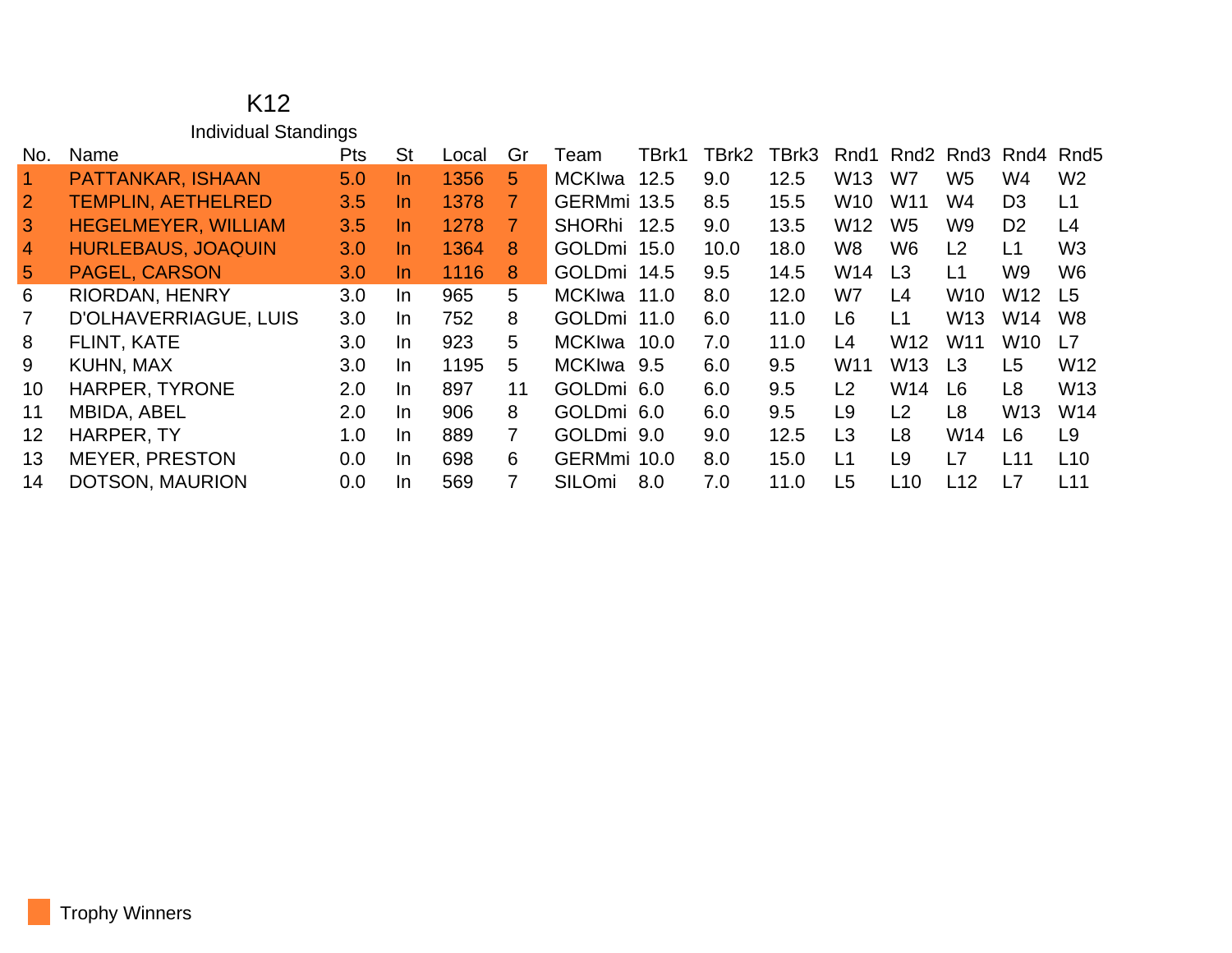## K3

Team Standings

| Plc            | Name (Players: Top 4 used)                                 | Score | Med  | Solk | SBx2 | Cum  |
|----------------|------------------------------------------------------------|-------|------|------|------|------|
| $\vert$ 1      | MCKINLEY ELEMENTARY, WAUWATOSA, (11)                       | 18.0  | 30.0 | 50.0 | 88.0 | 56.0 |
|                | BRUNOW, MARISSA (5.0,739)<br><b>BORDEN, CARL (4.5,615)</b> |       |      |      |      |      |
|                | BOETTCHER, ANTHONY (4.5,678)                               |       |      |      |      |      |
|                | LUDWIG, BEN (4.0,810)                                      |       |      |      |      |      |
| $\overline{2}$ | FERNWOOD MONTESORI, Milwaukee (5)                          | 11.0  | 36.0 | 61.5 | 53.0 | 36.0 |
|                | MOSS, HENRY (3.5,564)                                      |       |      |      |      |      |
|                | LE HOUILLIER, MALCOLM (3.0,491)                            |       |      |      |      |      |
|                | GEBHART-HILL, ELLIOT (2.5,387)                             |       |      |      |      |      |
|                | KELLY, CULLEN (2.0,310)                                    |       |      |      |      |      |
| $\mathbf{3}$   | MILWAUKEE GERMAN IMERSION, MILW (5)                        | 11.0  | 30.0 | 52.5 | 36.0 | 30.0 |
|                | GILDNER, RYLAN (3.0,567)                                   |       |      |      |      |      |
|                | WENDLAND, MATTHEW (3.0,411)                                |       |      |      |      |      |
|                | YOGERST, THERESA (2.5,332)                                 |       |      |      |      |      |
|                | CAMPBELL, ORLA (2.5,228)                                   |       |      |      |      |      |
| $\overline{4}$ | Roosevelt Elementary, Wauwatos (4)                         | 9.5   | 29.5 | 48.5 | 29.5 | 30.0 |
|                | FALK, DOMINIC (3.0,335)                                    |       |      |      |      |      |
|                | <b>YOUNG, PARKER (2.5,582)</b>                             |       |      |      |      |      |
|                | SHEHADEH, FARRAH (2.5,234)                                 |       |      |      |      |      |
|                | YOUNG, CHARLOTTE (1.5,120)                                 |       |      |      |      |      |
| 5              | <b>BAY VIEW MONTESSORI (2)</b>                             | 4.5   | 15.5 | 28.0 | 20.5 | 11.5 |
|                | <b>WALSH, OLIVER (2.5,351)</b>                             |       |      |      |      |      |
|                | SCHESKE, NATHAN (2.0,401)                                  |       |      |      |      |      |
| 6              | Evangel Assembly of God Chess C (2)                        | 3.5   | 13.5 | 22.0 | 5.5  | 6.5  |
|                | <b>TIMOTHY, KIERA (2.0,278)</b>                            |       |      |      |      |      |
|                | TIMOTHY, EVALET (1.5,239)                                  |       |      |      |      |      |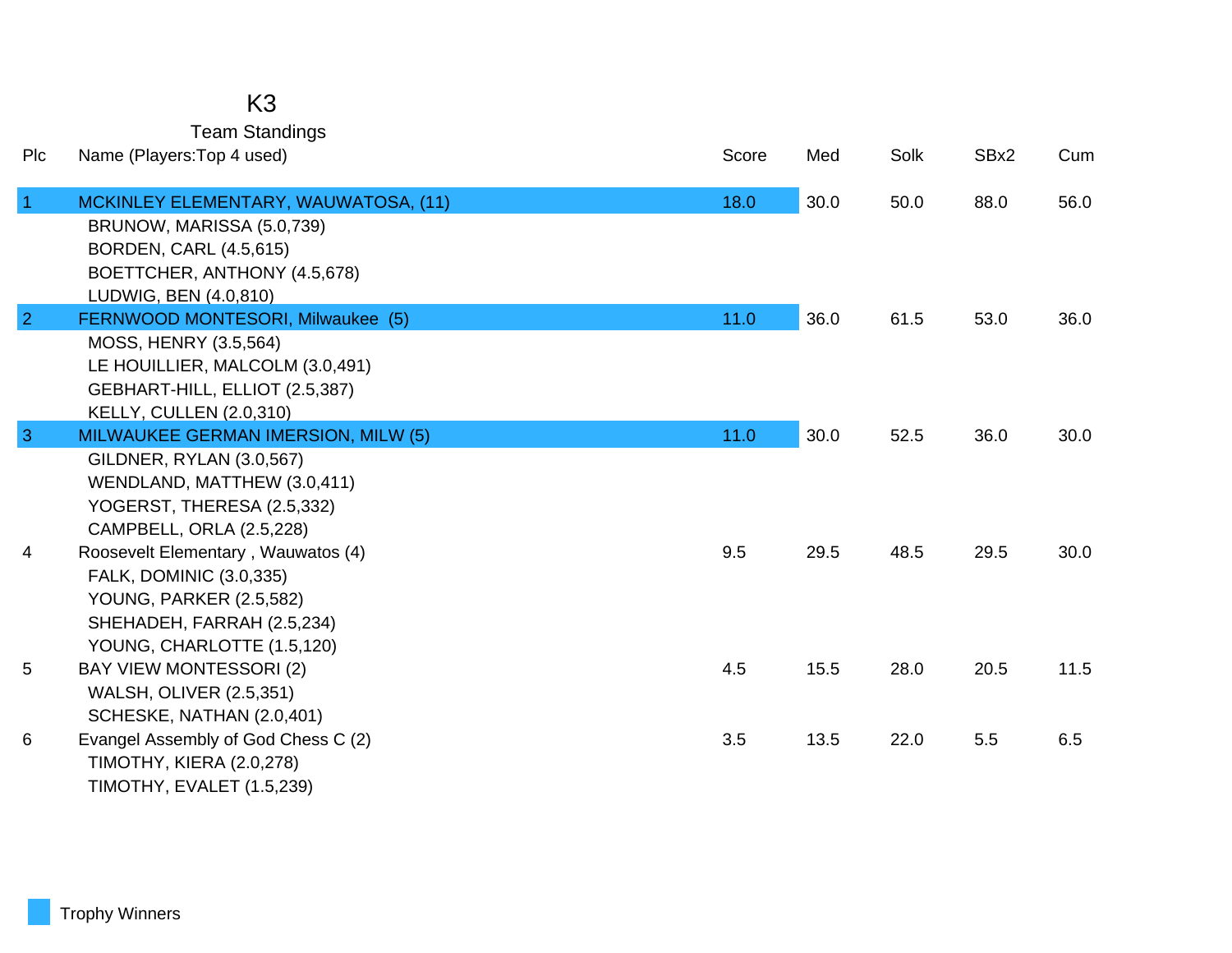| K6                    |
|-----------------------|
| <b>Team Standings</b> |

| Plc             | Name (Players: Top 4 used)                                  | Score | Med  | Solk | SBx2 | Cum  |
|-----------------|-------------------------------------------------------------|-------|------|------|------|------|
| $\vert$ 1       | Siloah Lutheran School, Milwau (7)                          | 15.0  | 36.0 | 60.0 | 82.0 | 46.0 |
|                 | HERVEY-PETERS, TRA-LYN (4.0, 1143)                          |       |      |      |      |      |
|                 | SMITH, TAYSHAWN (4.0,929)                                   |       |      |      |      |      |
|                 | TRIBLET, DARRELL (4.0,961)                                  |       |      |      |      |      |
|                 | WASHINGTON, JAYDEN (3.0,742)                                |       |      |      |      |      |
| $\overline{2}$  | MCKINLEY ELEMENTARY, WAUWATOSA, (12)                        | 14.0  | 36.5 | 61.5 | 73.0 | 45.0 |
|                 | BRUNOW, ZACH (4.0,1009)<br>LUCAS, DERIUS (4.0,933)          |       |      |      |      |      |
|                 | DEE, CONNOR (3.0,807)                                       |       |      |      |      |      |
|                 | ROMMELFANGER, HENRY (3.0,632)                               |       |      |      |      |      |
| $\mathbf{3}$    | <b>GOLDA MEIR ELEMENTARY SCHOOL, M (4)</b>                  | 13.0  | 30.5 | 51.0 | 54.0 | 37.0 |
|                 | WESLEY, HAYDEN (4.0,964)                                    |       |      |      |      |      |
|                 | <b>SCHESKE, BEN (3.0,936)</b>                               |       |      |      |      |      |
|                 | ROBINSON, XAVIER (3.0,645)                                  |       |      |      |      |      |
|                 | <b>OLSON, INGRID (3.0,493)</b>                              |       |      |      |      |      |
| 4               | Evangel Assembly of God Chess C (5)                         | 12.0  | 37.0 | 61.0 | 62.0 | 40.0 |
|                 | RIVERA, IVAN (4.0,1041)                                     |       |      |      |      |      |
|                 | TIMOTHY, ETHAN (3.0,876)                                    |       |      |      |      |      |
|                 | HENDRICKS, NOAH (3.0,771)                                   |       |      |      |      |      |
|                 | ANDERSON, ANTJUAN (2.0,552)                                 |       |      |      |      |      |
| $5\phantom{.0}$ | MILWAUKEE GERMAN IMERSION, MILW (13)                        | 12.0  | 29.5 | 54.0 | 48.0 | 31.0 |
|                 | BEDWELL, QUINN (3.0,864)                                    |       |      |      |      |      |
|                 | JOSEPH, SHERIDAN (3.0,908)                                  |       |      |      |      |      |
|                 | YOGERST, SAWYER (3.0,748)<br><b>NICKEL, CHASE (3.0,857)</b> |       |      |      |      |      |
| 6               | Craig Montesorri School, Milwau (4)                         | 5.5   | 24.5 | 38.0 | 9.5  | 18.0 |
|                 | MAYS, JAZMINE (2.5,370)                                     |       |      |      |      |      |
|                 | <b>NELSON, AKILI (2.0,364)</b>                              |       |      |      |      |      |
|                 | MCALLISTER, AMIAH (1.0,100)                                 |       |      |      |      |      |
|                 | HARRISON, REHANNA (0.0,100)                                 |       |      |      |      |      |
|                 |                                                             |       |      |      |      |      |